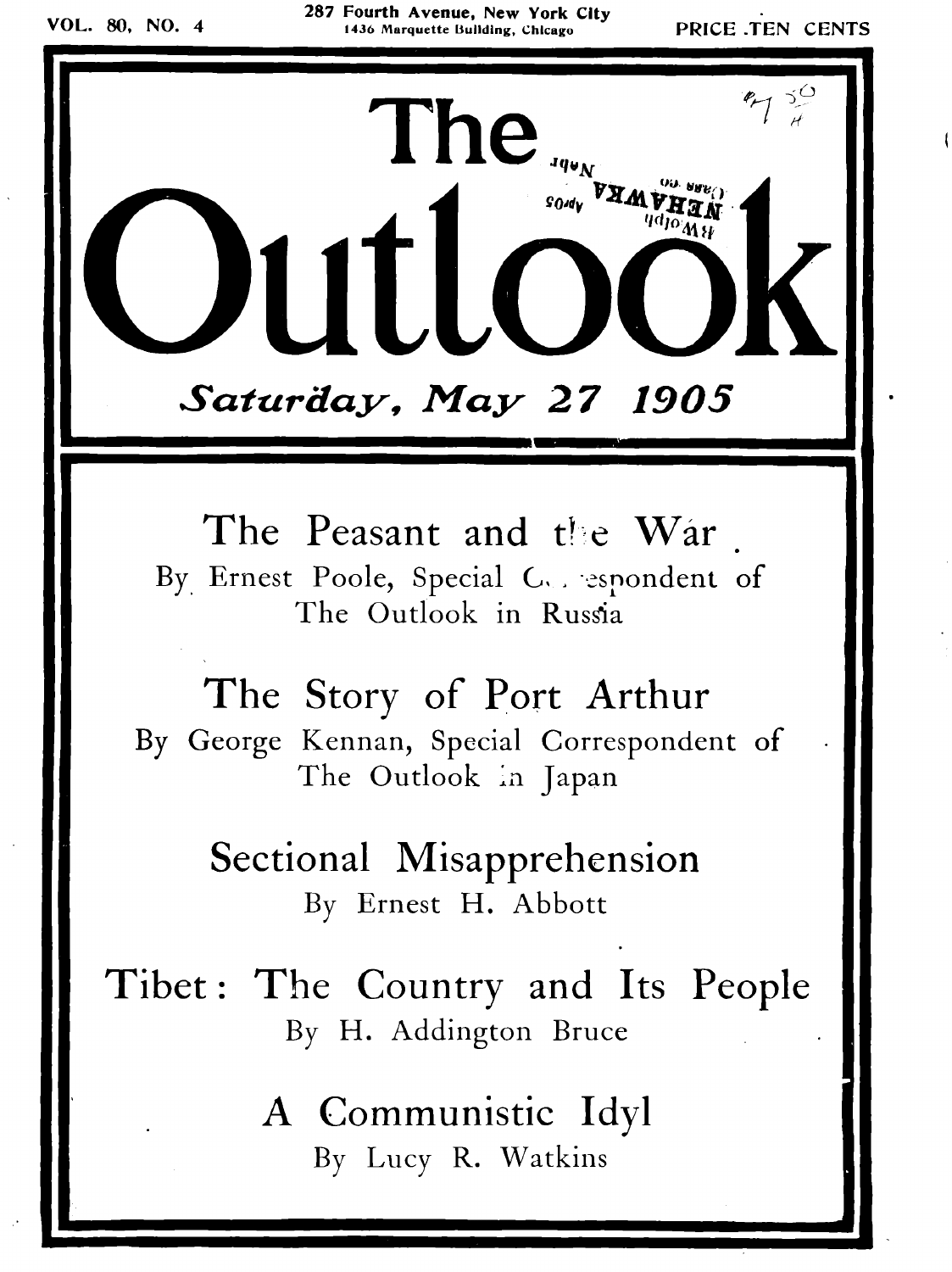1905]

settled beyond controversy we shall see that the problems, social, political, industrial, and educational, of this land, disappear. The Race Problem will be though they assume different forms in resolved into an accepted Condition, and though they assume different forms in resolved into an accepted Condition, and different communities, are in essence the Educational Problem will be resolved different communities, are in essence the Educational Problem will be resolution.<br>
identical, North and South. Misappre- into an accepted holy Obligation. identical, North and South. Misappre-

With those two ideals accepted as hensions must needs continue; but they<br>Heled beyond controversy we shall see will be individual, not sectional. Problems will continue; but two problems will disappear. The Race Problem will be

## Tibet: The Country and Its People' **By** H. Addington Bruce

THATEVER may be the ultimate political consequences of last year's invasion of Tibet by the British, it unquestionably has had as result a notable enlargement of our knowledge respecting that country. The most superficial examination of the literary first-fruits of the expedition makes this very evident. While the more ambitious books that have appeared the work respectively of Mr. Perceval Landon, Mr. Edmund Candler, and Colonel L. Austine Waddell-are largely occupied with the narrative of the arduous campaign on the 'Tibetan tableland, they show that their authors were keenly appreciative of the significance of the invasion as an enterprise of discovery and exploration. At first sight it might seem that in three books, each essentially covering the same ground, we were possessed of a superfluity of riches. But investigation discloses that each supplements the others in a very helpful way, the writers, through temperament and opportunity, laying varying stress on different phases necessary to a thorough understanding. It cannot be doubted, however, that of the three Colonel Waddell's "Lhasa and Its Mysteries " is the most comprehensive. Inferior in literary quality to both Mr. Landon's " The Opening of Tibet" and Mr. Candler's "The Unveiling of Lhasa," it deals with the subject more broadly and intimately than either. Nor is this at all surprising, in view of Colonel Waddell's longer acquaintance with the country and its people. He has for years been making a special study of broadly and intimately than either. Nor<br>is this at all surprising, in view of Col-<br>onel Waddell's longer acquaintance with<br>the country and its people. He has for<br>years been making a special study of<br> $\frac{1}{L}$ <br>*I.hasa and I* 

the religion, manners, and customs of 'Tibet, and has frequently made incursions into the Forbidden Land, these incursions including a bold but of course unsuccessful attempt in 1892 to penetrate to Lhasa. It is thus obvious, not only that the Younghusband-Macdonald expedition, which he accompanied as chief medical officer, held a peculiar interest for him, but that he was excep tionally well equipped to avail himself of the opportunities it offered for research.

Not unnaturally, he opens with a discussion of the factors conjoining to make 'Tibet so long a terra incognita. " The chief cause," we are told, "has been the political barriers raised by its monks, the Lamas, who are at the same time the rulers, the priests, and the merchants of the country; and who, prompted by their own commercial and clerical self-interest, and their dread of losing their advantageous monopoly by the introduction of Europeans and their methods, have struggled and striven by every means in their power to preserve their isolation." That nature has been of the greatest assistance in the enforcing of this policy of exclusion is the uniform testimony of all who have ventured to defy it, and is fully borne out by Colonel Waddell's spirited narrative of the experiences of the expedition and by his luminous description of the to pography, climate, and resources of the country. Indeed, he makes it apparent that, however the sentiments of the inhabitants may change, Tibet must remain very much a land set apart. Put to the test, the political barriers proved woefully inadequate ; but the natural barriers—the fearful cold, the piercing

*Expedition of 1903-1904.* By L. Austine Waddell, LL.D., C.B., C.I.E., F.L.S., F.A.I. Illustrated. E. P. Dutton & Co., New York.  $$6$ , net.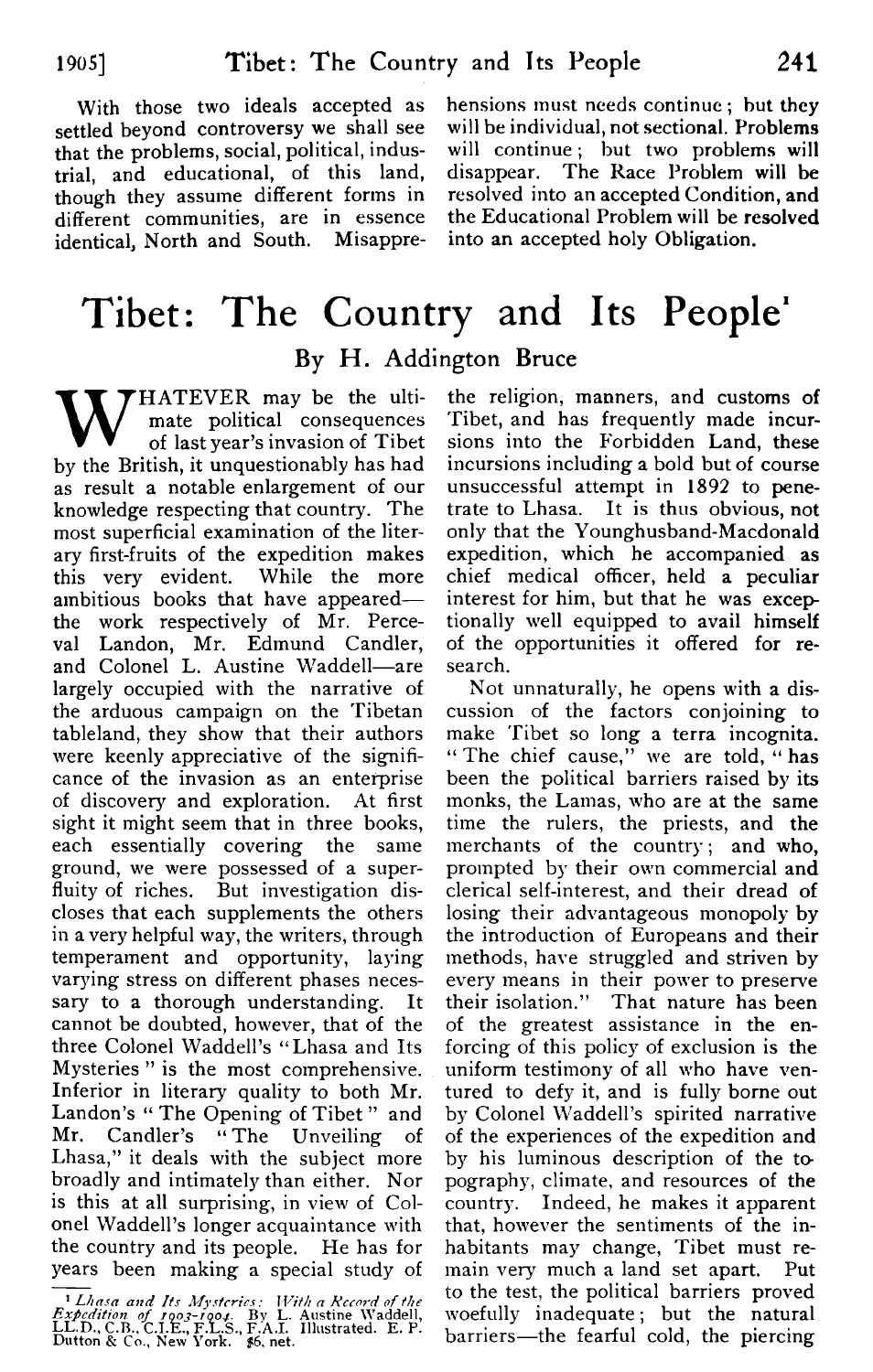winds, the barren plateaus, and the bleak passes-well-nigh succeeded where man failed. From all accounts of the invasion, and not least from Colonel Waddell's account, it would seem certain that, had the Tibetans been of a slightly higher order of intelligence, the advance which began with such a flourish must have ended in an inglorious retreat.

Not that Tibet is a wholly undesirable land. The Po district of Lower Tibet, near Assam, is a region of great fertility, as is, though to a lesser degree, the Chumbi Valley, into which the expeditionary force descended after the toilsome passage of the Himalayas. In the Tsangpo Valley, near Lhasa, rich areas of cultivation were also found. "The villages," writes Colonel Waddell, " were pictures of agricultural peace, and the prosperous-looking inhabitants were busy harvesting, reaping, threshing the corn, and building stacks. So populous was this part that I counted over a dozen<br>hamlets within two square miles. The hamlets within two square miles. fertility of the fields here was amazing; the wheat, barley, peas, and beans were breast-high, and quite equal to the best English crops, as were also the vegetables." Such fecund spots, however, were so exceptional that the commissariat problem was one of the most serious the invaders were called upon to solve. It is worth observing that almost if not quite the least difficult problem was that of overcoming the armed resistance of the natives. With their ignorance of military tactics and their antiquated weapons, the Tibetan soldiery—to whom an entire chapter is devoted—proved virtually a negligible quantity.

One thing, however, the various " battles " taught the British—that the enemy was not devoid of courage. On this point all the chroniclers are agreed. " The determination, resource, and bravery shown by the Tibetans," declares the Colonel, " should dissipate, once for all, the ahsurd delusion that the Tibetans cannot fight. Their daring is superb." Simplicity and friendliness were other characteristics revealed to the conquerors. During the armistice at Gyantse small exploring parties rambled for miles through the neighborhood, finding that wherever they went, to the meanest hut

or the most imposing monastery, they were kindly received and hospitably entertained. In Lhasa "it was almost always a good-humored, grinning crowd that gathered round us in our shopping or photographing excursions, and smiled in childish pleasure at our lavishness, or stared with open-eyed curiosity at our strange ways, invariably respectful, though never cringing. Seldom was a sullen face seen, except among the Lamas ; but many of these would occasionally relax, so as to let a good-natured smile lighten up their broad faces."

Judging from the number and variety of games and pastimes enumerated, the Tibetans appear to be a sport-loving people. But, however strong their inclination, they can have little time for recreation. Yoked by an ecclesiastical feudalism, they are constantly at the beck and call of the Lamas, who are not only their spiritual guides, but their temporal overlords. And in this feudalism lies the key to the mysteries of Tibet—a key which, when turned, as it has at last been turned, reveals none of the esoteric marvels on which rumor has so long battened, but a blighting ignorance and superstition extending from confine to confine of the Roof of the World. Assuredly, Lamaism has erected unto itself some admiration-compelling monuments. Nowhere save in Tibet is there a Potala Palace, a Jo-Kang, a Däpung, Sera, or Gaden Monastery. But in all that makes for material, mental, or moral progress, Lamaism-which Colonel Waddell has exhaustively explored, and which he pungently describes as " a disastrous, parasitic disease which [has] fastened on to the vitals of the land "--shows itself not beneficent but baneful. Visiting monastery after monastery, the Colonel, to whom nothing in Tibet was so interesting as the religion, sought proof of the reputed stores of mystic learning. He found books in plenty, but nothing more noteworthy than translations of and commentaries on the Buddhist scrip tures. And even these were seldom read, the most diligently studied being "a few volumes containing more or less unintelligible spells prescribed by the Lamas for the cure of disease and for good luck." His search, however, de-